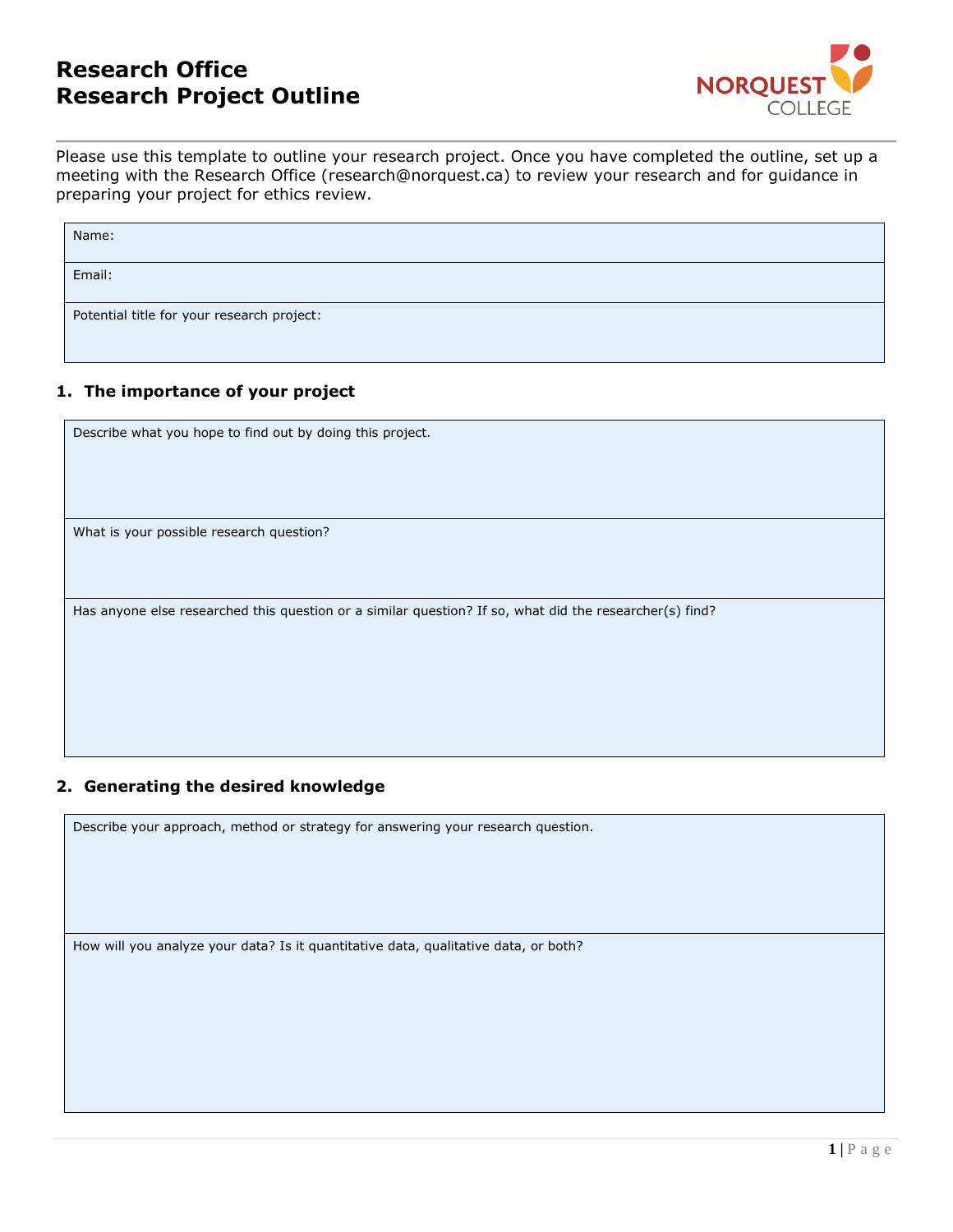#### **3. Sharing the results**

| How will you communicate the results of your project? |
|-------------------------------------------------------|
|                                                       |
|                                                       |
|                                                       |
|                                                       |
|                                                       |
| 4. Support for your study                             |

In what areas will you need support from the Research Office to carry out your research?

How long do you think it will take to complete your research?

Does your supervisor support you in undertaking this research initiative?

### **5. Participants in your project**

Who will be the participants in your project?

If your research involves human participants complete sections 5 through 8.

How many participants will you include in your project?

Describe how you will approach people to participate in your project.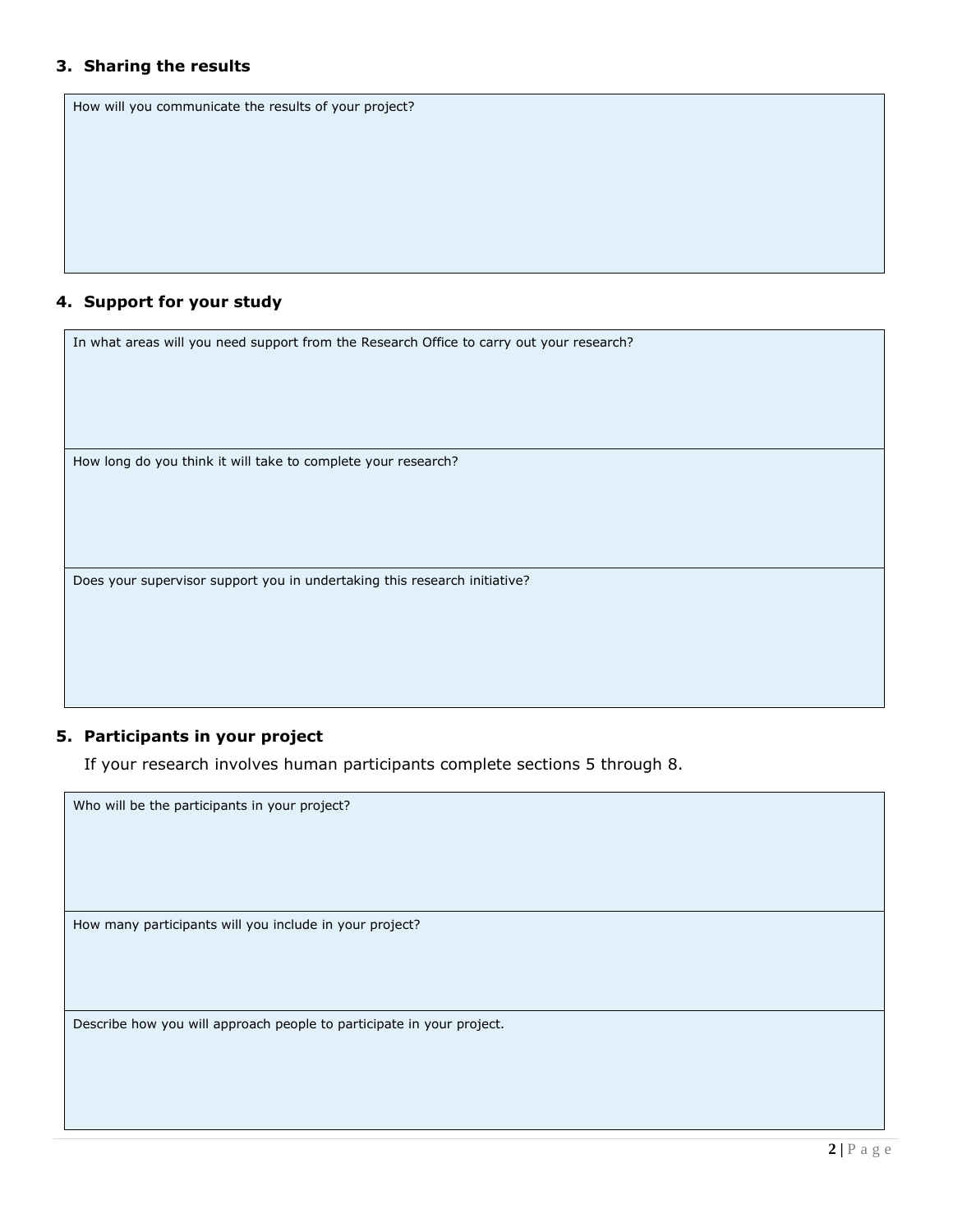Who have you decided to exclude as participants in your project and why have you chosen to exclude them?

## **6. Maximizing benefits and identifying and minimizing risks**

Describe the potential risks for participants to take part in your project.

Describe the potential benefits for participants to take part in your project.

Describe the potential risks for NorQuest College if you undertake your project.

Describe the potential benefits for NorQuest College if you undertake your project.

How will you minimize risks for participants and for NorQuest College?

If there are risks to participants or to NorQuest College, describe how they are justified by the potential benefits of the project?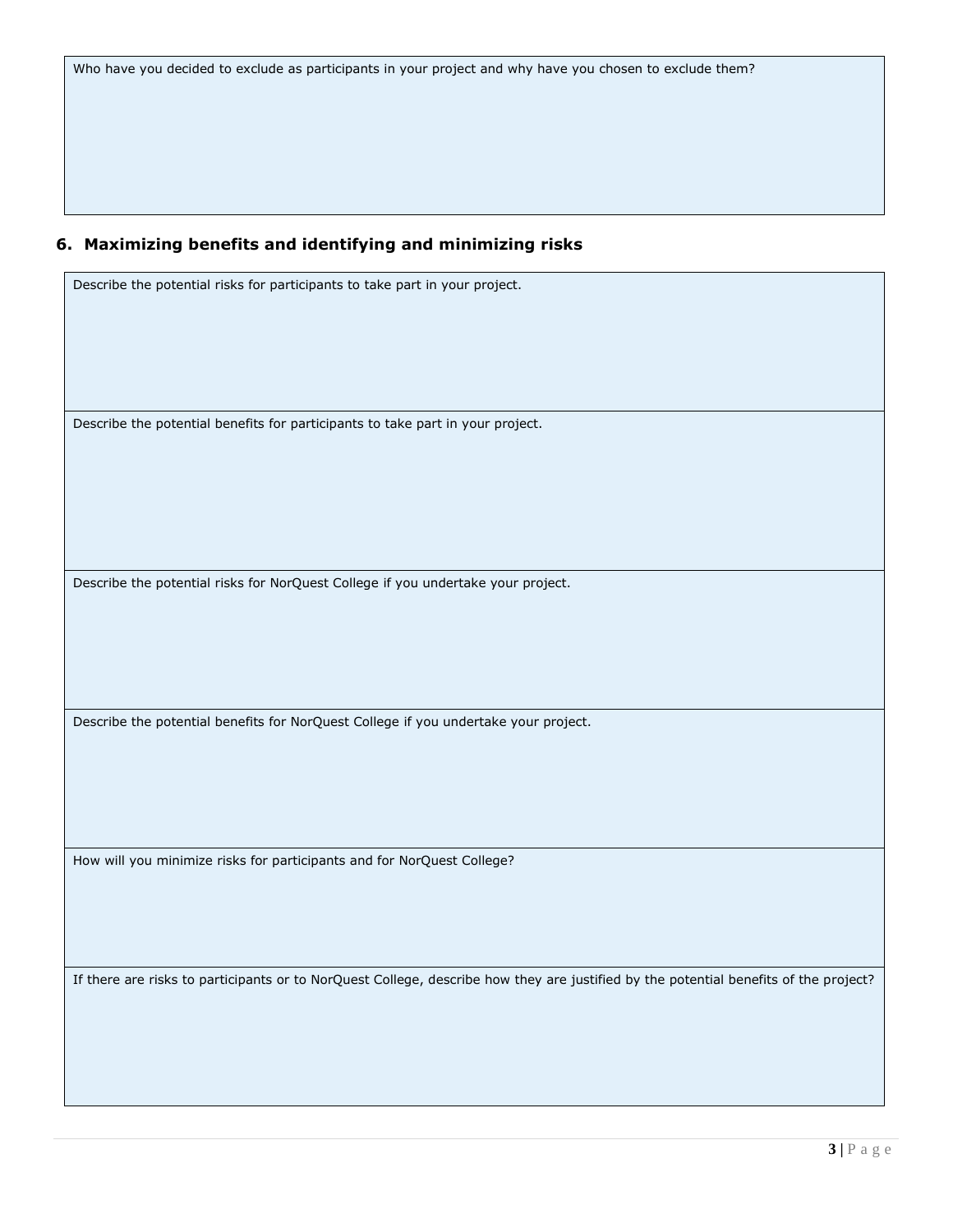## **7. Respecting the rights of individuals, communities, and populations**

Describe how you intend to protect the privacy and confidentiality of participants in your project.

Describe how you will retain, store, and secure the data you gather during your project.

### **8. Informed consent**

Describe how you will inform the participants in your project about risks and benefits and how you will obtain their informed consent to participate in the project.